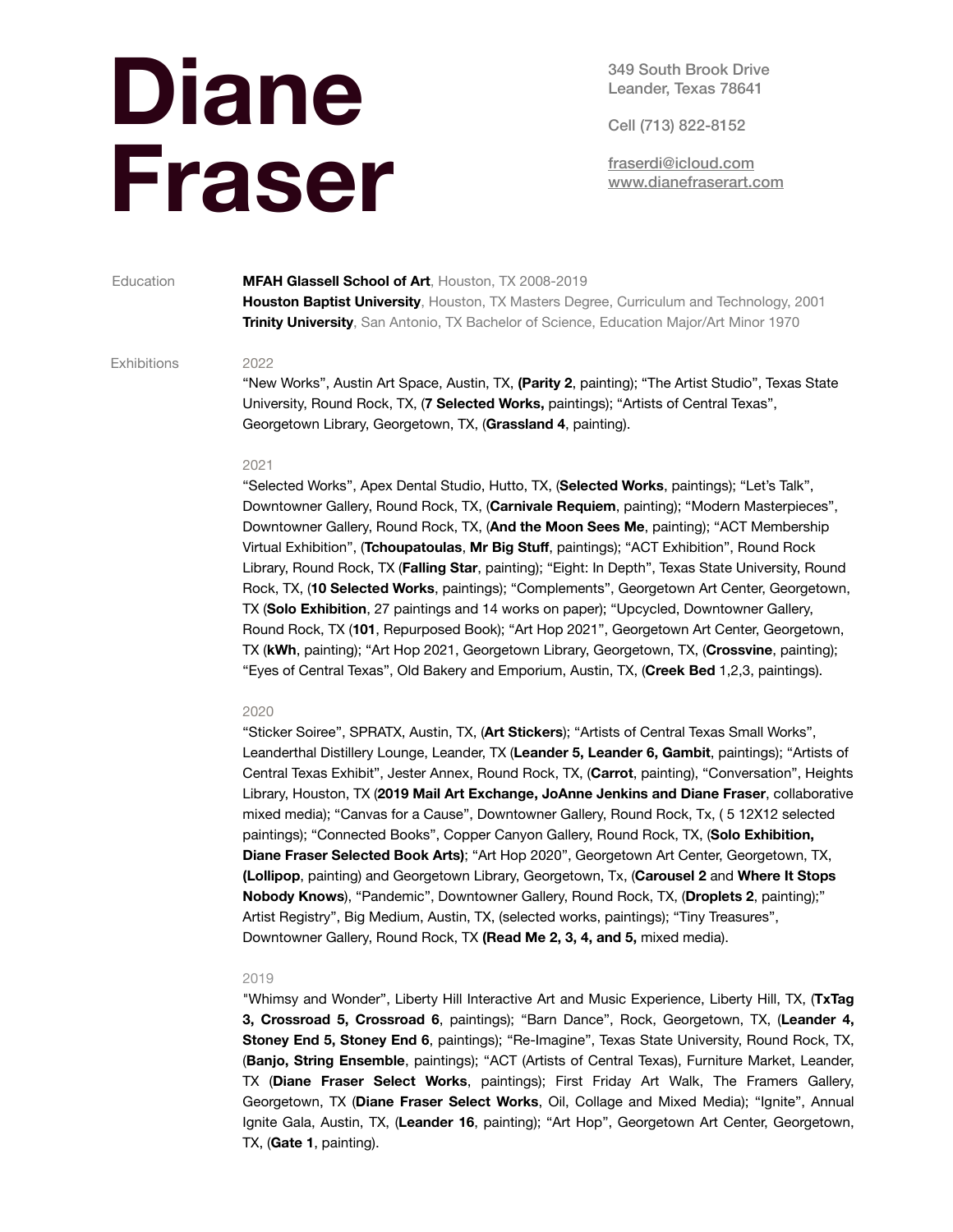### 2018

"Enigma", KAMS, Houston, TX, (**Diane Fraser Solo Exhibition,** 15 paintings); "Texas Wine Revolution", Horseshoe Bay Resort, Horseshoe Bay, TX, (**Gulf Stream 20**, painting); "Sketchbook Project", Brooklyn Art Library, Brooklyn, NY, (**Long Journey Home**, Book Art); "Abstraction", Texas State University, Round Rock, TX, (**Compass**, painting); "Fourth Friday Art Walk", Artists of Central Texas, Skye, Leander, TX (current work renewed monthly); "Small Works", Georgetown Art Center, Georgetown, TX, (**Leander 5**, painting).

#### 2017

"Truffle Masters", Hobby Center for the Performing Arts, Houston, TX, (**Red Velvet Cake**, Painting); "DebtFair/Occupy Museums", Whitney Museum, NYC, (**Firecracker 2**, painting); "Art With Heart", San Jose Clinic, Houston, TX, (**Become Ocean 3**, painting); "Archway Goes French", Alliance Francaise de Houston, (**Firecracker 3**, painting); "Dance. Art Project Japan", Vault, Spring Street Studios, Houston, TX, (**Become Ocean 9**, painting); "Empty Bowls", Contemporary Craft Center Houston, ( **Lagniappe**, painting); "Trump That", Art Car Museum, Houston, (**Agent Orange**, painting); "Art on the Avenue", Juried Gallery, Winter Street Studios, Houston TX (**Yellow Flag,** painting); "Retablo Exhibition", Lawndale Art Center, Houston, TX (**Category 2,** painting); "Artist Blend Exhibition", William Chris Winery, Hye, TX, (**Gulf Stream 20**, painting);

#### 2016

"Ignite", Austin, TX **(Cargo 10**, painting**)**; "Art on the Avenue", Winter Street Studios, Houston TX (**El Niño**, painting); "Retablo Exhibition", Lawndale Art Center, Houston, TX (**I, Netzahualcoyotl**, painting); The Big Show", Lawndale Art Center, Houston, TX (**Red Flag**, painting); "The Big Slide Show", Lawndale Art Center, Houston, TX (**Selected Works**, Presenter); "Empty Bowls Houston", (**Empty Bowl 2014**, Mixed Media), Archway Gallery; "Water 2 Wine", Houston, TX, (**Selected Works**); "Art with Heart 2015", San Jose Clinic, (**Counting Every Drop**, painting); "Fine Wine and Sunshine", Water 2 Wine, (**Really Coming Down**, painting); "Artopia", Houston Press, (**Become Ocean 9, Cargo 10, Really Coming Down**, paintings).

#### 2015

"Debtfair", Art League Houston, (**Become Ocean 9)**; WITS Gala, A Celebration of Story, Junior League of Houston, (**In Country 4**, painting); "Talk it Ovar", Judy's Mission, Archway Gallery, Houston, TX (**Sugar Cane 13**, painting); "Palette to Palate", Archway Gallery, Houston, TX (**In Country 6**, painting); "Dia De Los Muertos", Lawndale Art Center, Houston, TX (**I, Netzahualcoyotl, Encryption**, painting); "Art on the Avenue", Juried Selection, Winter Street Studios, Houston, TX (**Cargo 4**, painting); "Open Air Artfest", The Mariago Collective, Houston, TX (**In Country 6**, painting); 2015 Sketchbook World Tour, Brooklyn Art Library, Brooklyn, NY; **"Road Trip"**, (Book Arts, Call number 193.1-10); "Art with Heart", San Jose Clinic Benefit, Houston, TX (**Open Book 3**, Mixed Media); "Glassell Gone Gonzo", Glassell School of Art Benefit and Auction, Houston, TX (**Ashes, Ashes**, painting); "Empty Bowls", Opening Reception, Archway Gallery (**Empty Bowl**, painting); "Star of Hope Benefit", Archway Gallery, (**Sink Back Into the Ocean 4**, painting).

#### 2014

"The Sketchbook Project Alma BASEL Edition", Art Basel, Miami, FL (**Road Trip**, Book Arts); "Art or Information?", Heights Library, Houston, TX (**Selected Book Arts**); "SAO Select 2014", Glassell School of Art, MFAH, Houston, TX (**Open Book 4**, painting); "27th Annual Dia De Los Muertos Exhibition", Lawndale Art Center, Houston, TX (**Ode to the Book**, Retablo); "The Wrecking Ball", Glassell School of Art Benefit and Auction, Houston, TX (**Cell Block 1**, painting); "The Big Show", Lawndale Art Center, Houston, TX (**Cell Block 13**, painting); "The Big Slide Show", Lawndale Art Center, Houston, TX (**Selected Works**, Presenter); "Archway Gallery 6th Annual Juried Exhibition", Houston, TX (**Kazaam!**, mixed media).

#### Publications *Big Medium Artist Registry*, Austin, TX, [artistregistry.bigmedium.org](https://artistregistry.bigmedium.org)

*Big Show Catalogue*, Houston, TX: Pub. 2016, Essay by Stephanie Mitchell; *Glasstire*, Top Ten, [http://](http://glasstire.com/2016/08/02/lawndales-big-show-top-ten-of-2016/) [glasstire.com/2016/08/02/lawndales-big-show-top-ten-of-2016/](http://glasstire.com/2016/08/02/lawndales-big-show-top-ten-of-2016/)

#### Grants **2018 Harvey Art Recovery Fund Blick Art Materials Grant**

Gallery **2021-2022** Artisans Connect Gallery, 800 Austin Ave, Suite 105, Georgetown TX **2019** Saatchi, www.saatchi.com